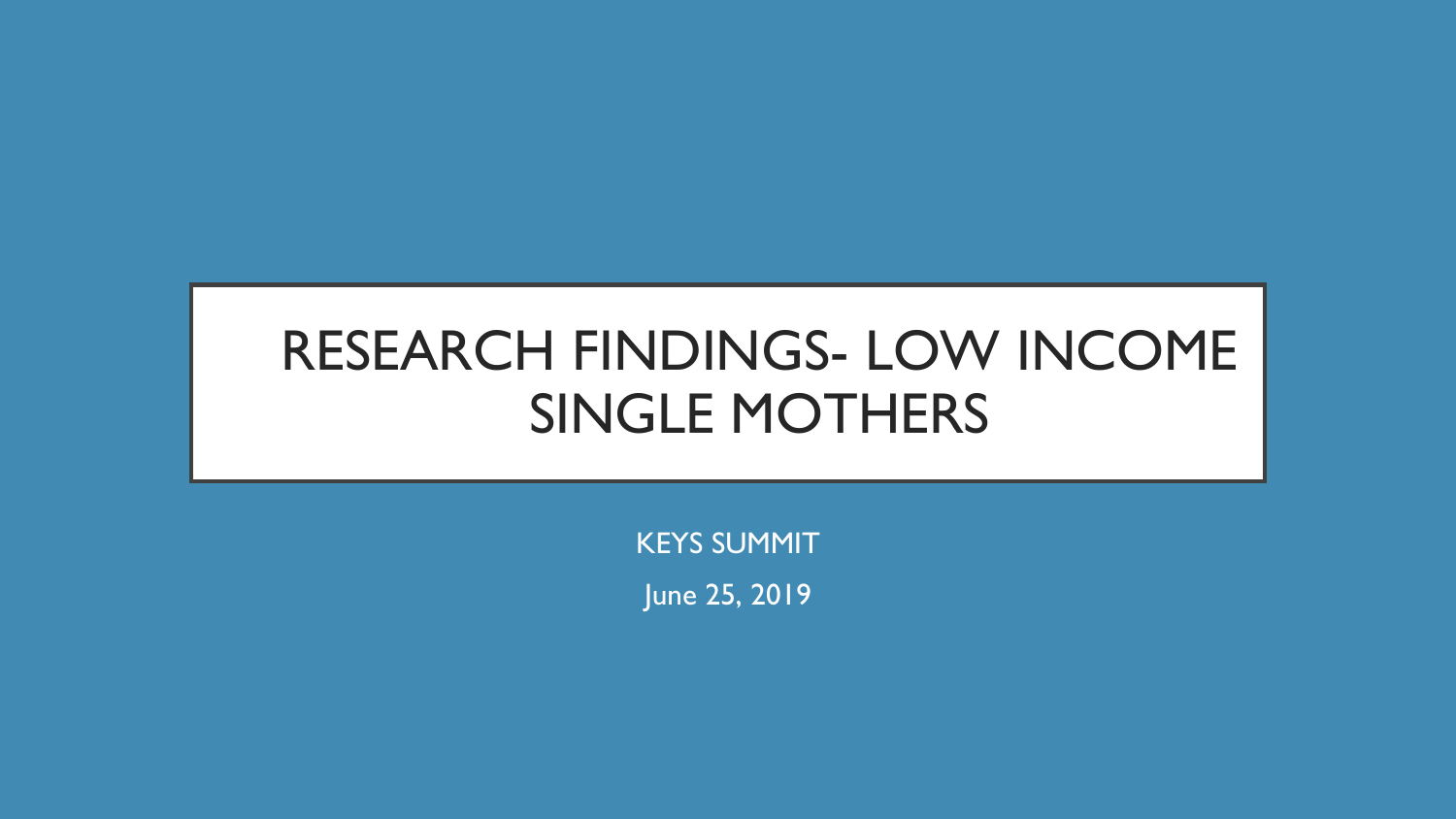### STUDY OVERVIEW: THE FACTS

- The community college is the access point for many nontraditional students, especially single-mothers (NCES, 2016).
- •Nontraditional students, especially single student mothers, are a growing population on college campuses, especially at the community college level (Huelsman & Engle, 2013; Nelson, Froehner, & Gault, 2013).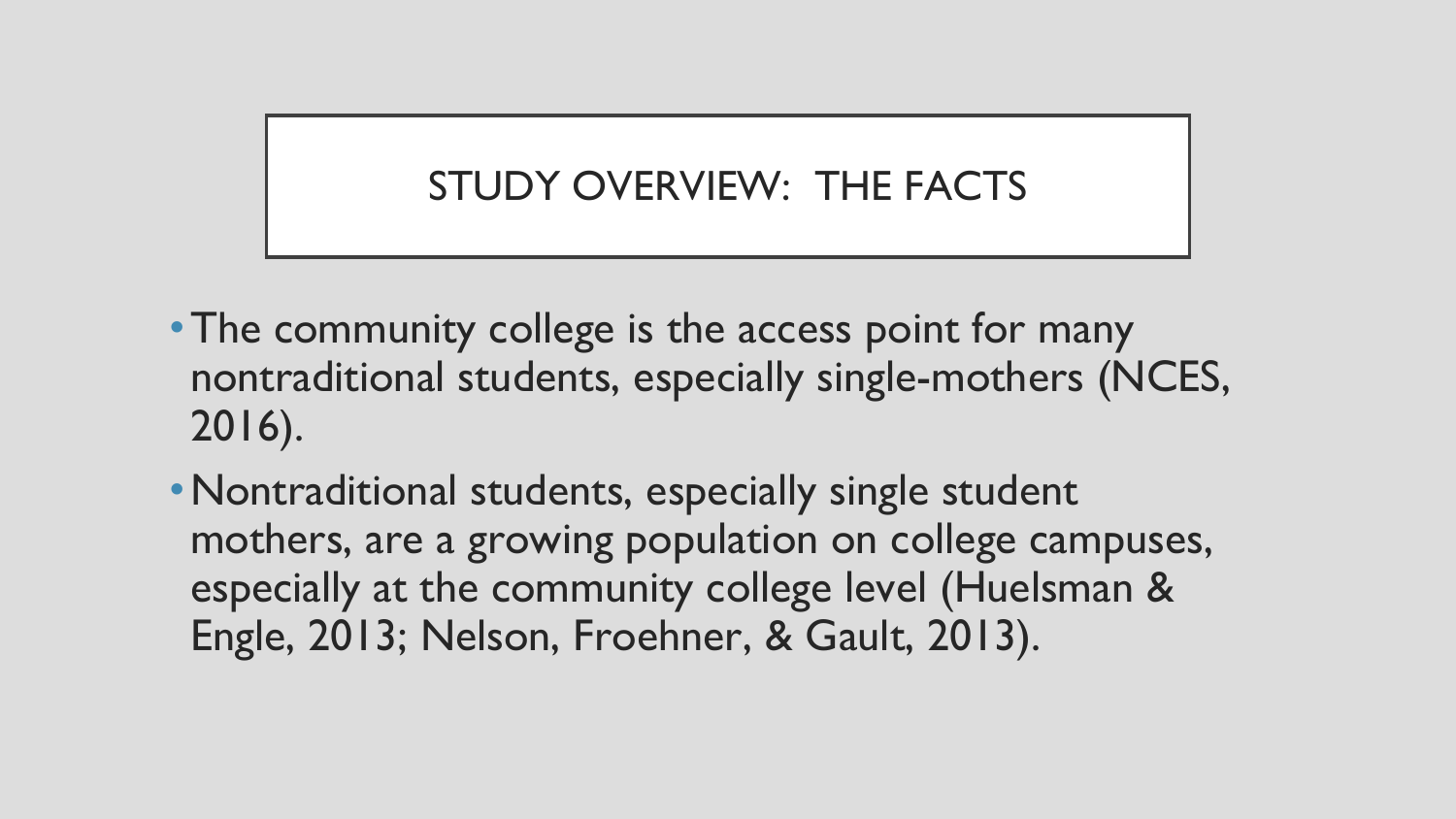### STUDY OVERVIEW: PURPOSE

•To gain a better understanding of the experiences of single mothers attending two community colleges in Pennsylvania that have been noted by the Institute for Women's Policy Research as being supportive of student parents.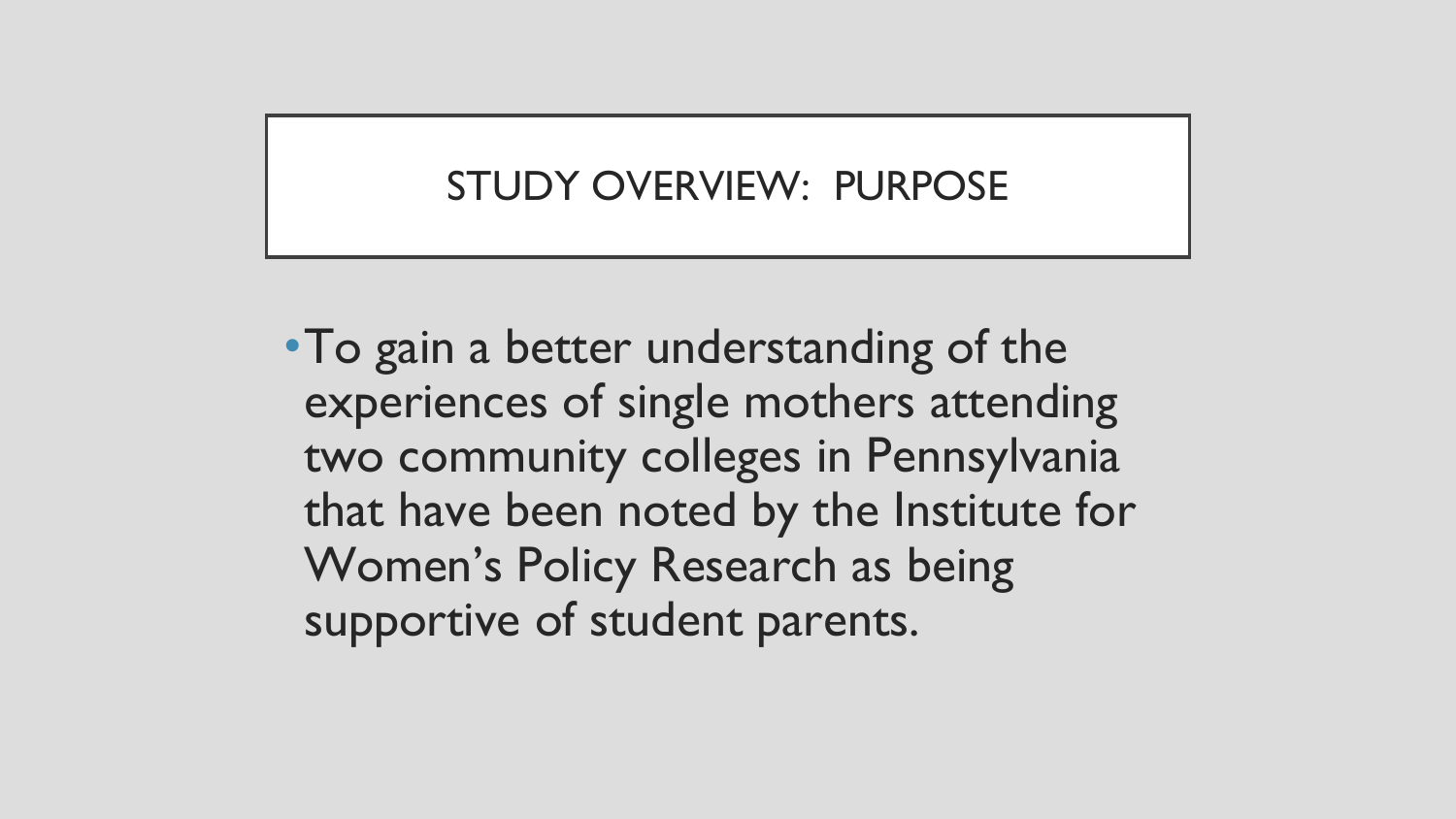### FRAME WORK: BRONFENBRENNER (1979) HUMAN ECOLOGY MODEL

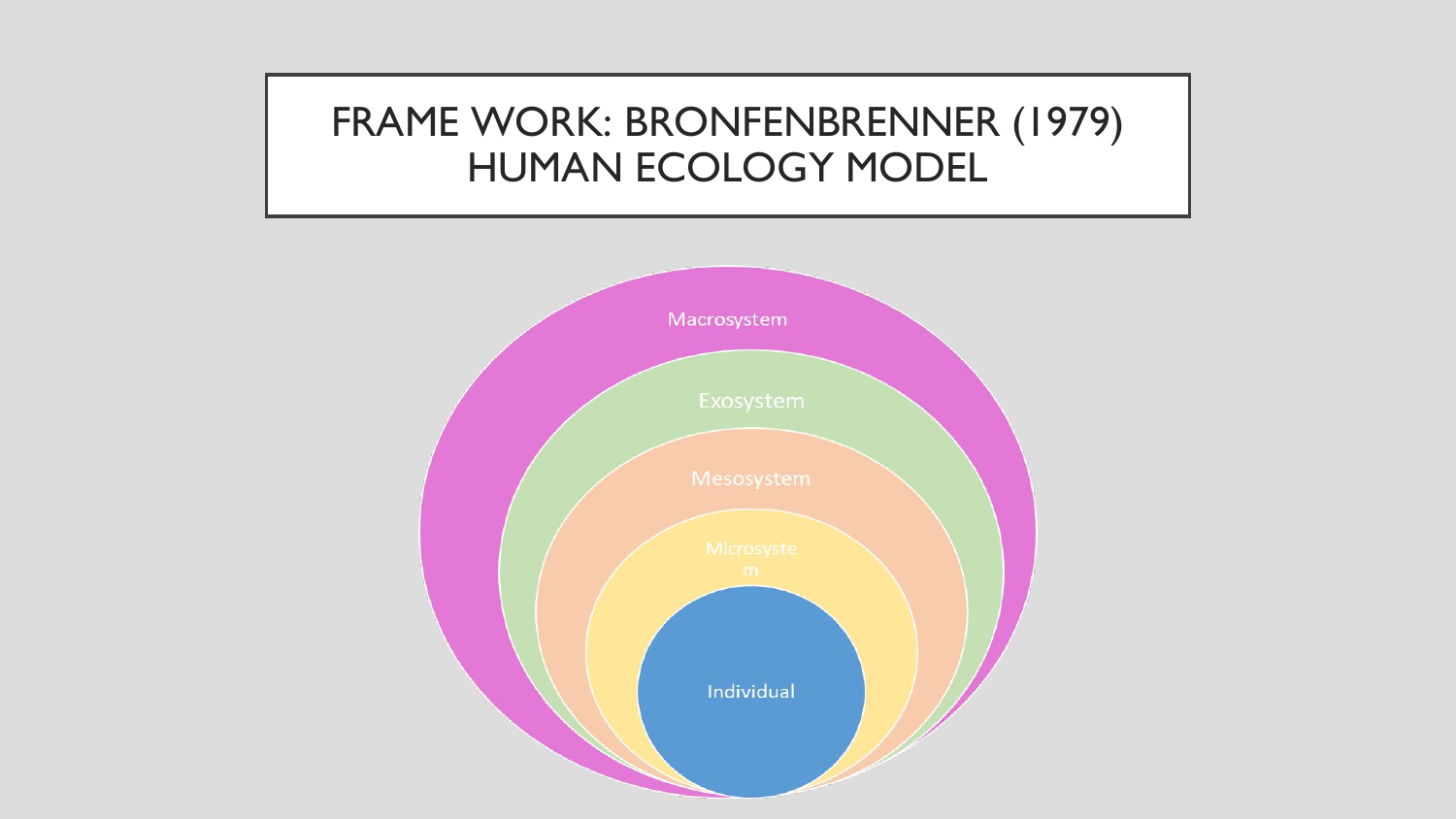### STUDY OVERVIEW: METHODS

•Two Community Colleges in PA •Qualitative Study- semi-structured interviews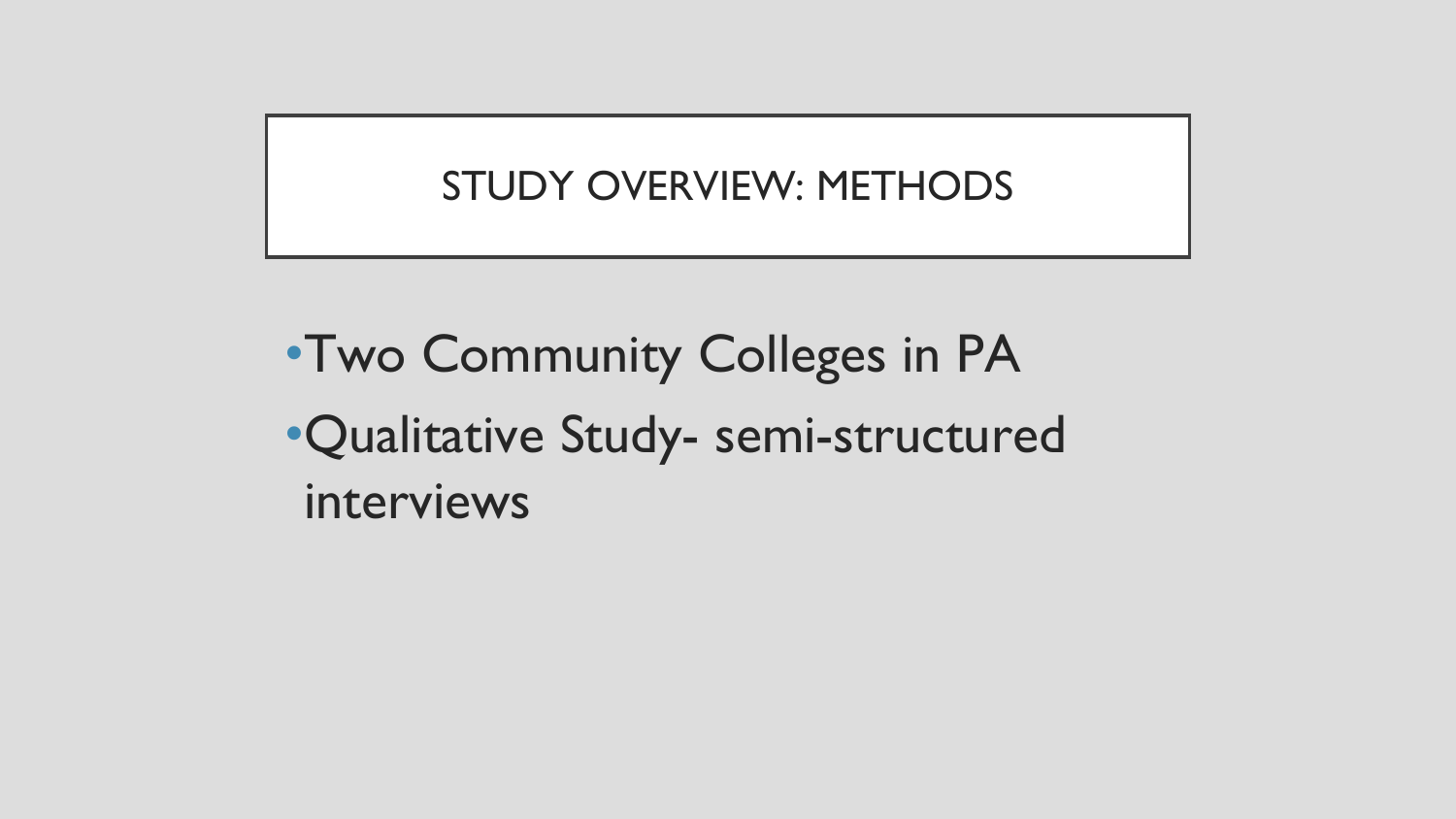### RESULTS

- Overarching themes:
	- The participants pursued postsecondary education in hopes of obtaining a degree that would provide them with a career that could support their family.
	- The participants' children presented barriers to their mothers' education; however, they are also the primary motivator of the participants' persistence and success.
	- The single student mothers in this study created support systems. If they did not have family, then they built other networks, often from members within the institution.
	- Public assistance and financial aid were necessary to the participants' success. However, the single student mothers in this study did not want to utilize public assistance because they found it burdensome to secure and emotionally taxing.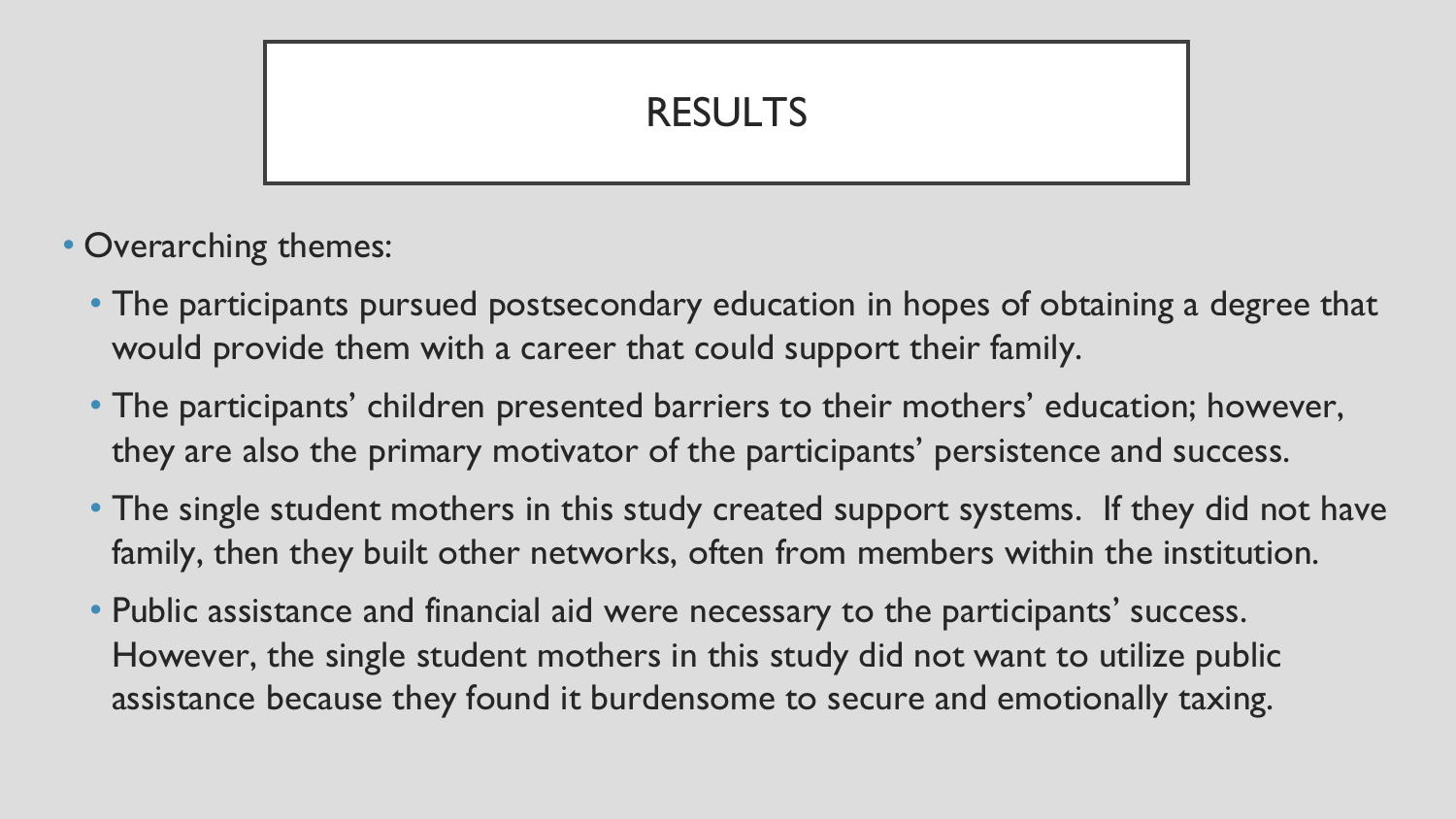#### PERSONAL RESOURCES

- •Desire for a better life
- •Time management and Organization
- Self Care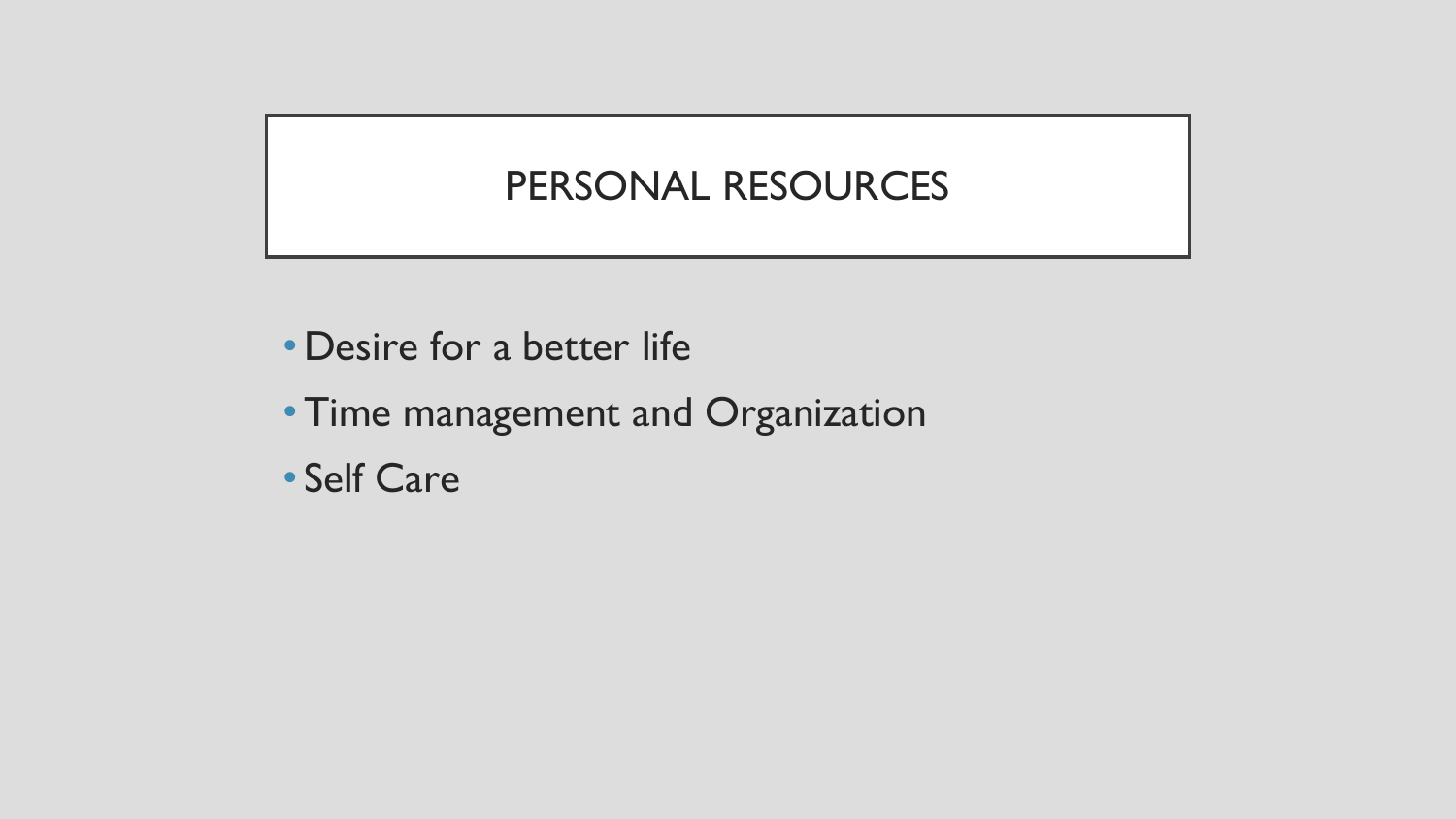### DESIRE FOR A BETTER LIFE

- Safety and security
- Not having to depend on public assistance
- The ability to have them participate in activities
- Making their children proud.
- Their desire to provide was stronger than their feelings of sadness or stress

"I wouldn't be back in school if it wasn't for my baby. It wouldn't have happened at all. It wasn't even in the plan for the future. I kept saying I'd go back to college, but never happened. I'd be like, I'll just go eventually. I'll go eventually...I wake up, I see the smiling face looking at me, and I'm like, if I don't get off of welfare, she's gonna want for everything." - Ariel

"I have sad, but hopeful, feelings because other people have more time to spend with their kids. I feel like my kids, nine and ten, are at a crucial age where they understand a lot. They miss their mother. I wish I had more time, but I always try to talk to them and just let them know why I'm doing this... When I talk to my kids they be like, "It's okay, Mom. We understand, you want a better life." I always think about that, like all of their dreams at the end." - Annie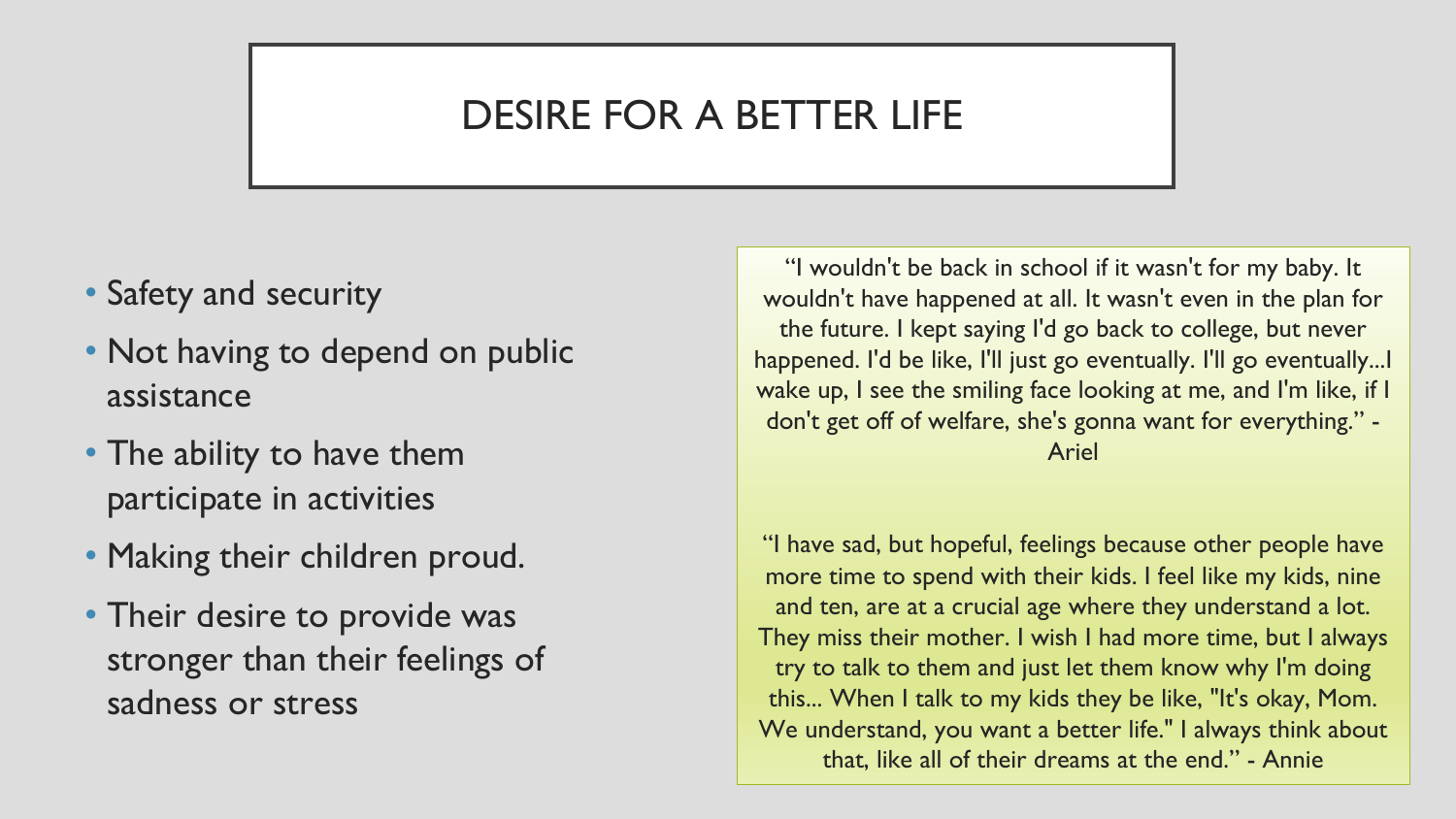#### TIME MANAGEMENT AND ORGANIZATION

- An essential skill
- Structured schedules
- Varied by participant based on age of children
	- Younger children > maximize time that children were in daycare or sleeping
	- Older children > more responsibility given in the home

"I wake up at 3 a.m., I start studying, I finish at 6 a.m. I cook their breakfast for them, and they wake up, they eat. I'm trying to put on clothes and everything. Then I take the bus at 8, and I'm here at 8:30, and we have class at 9. I take class from 9 to 11. Then I work from 11 to 2.Then I'm trying to learn driving, so I drive one hour or two hours, then I go ... I take my kids from the day care, go back to the house, cooking, cleaning, and doing everything. Then ... Like trying to put them to bed at 9, before 9, and studying from 9 to midnight. This is my day."- Fatima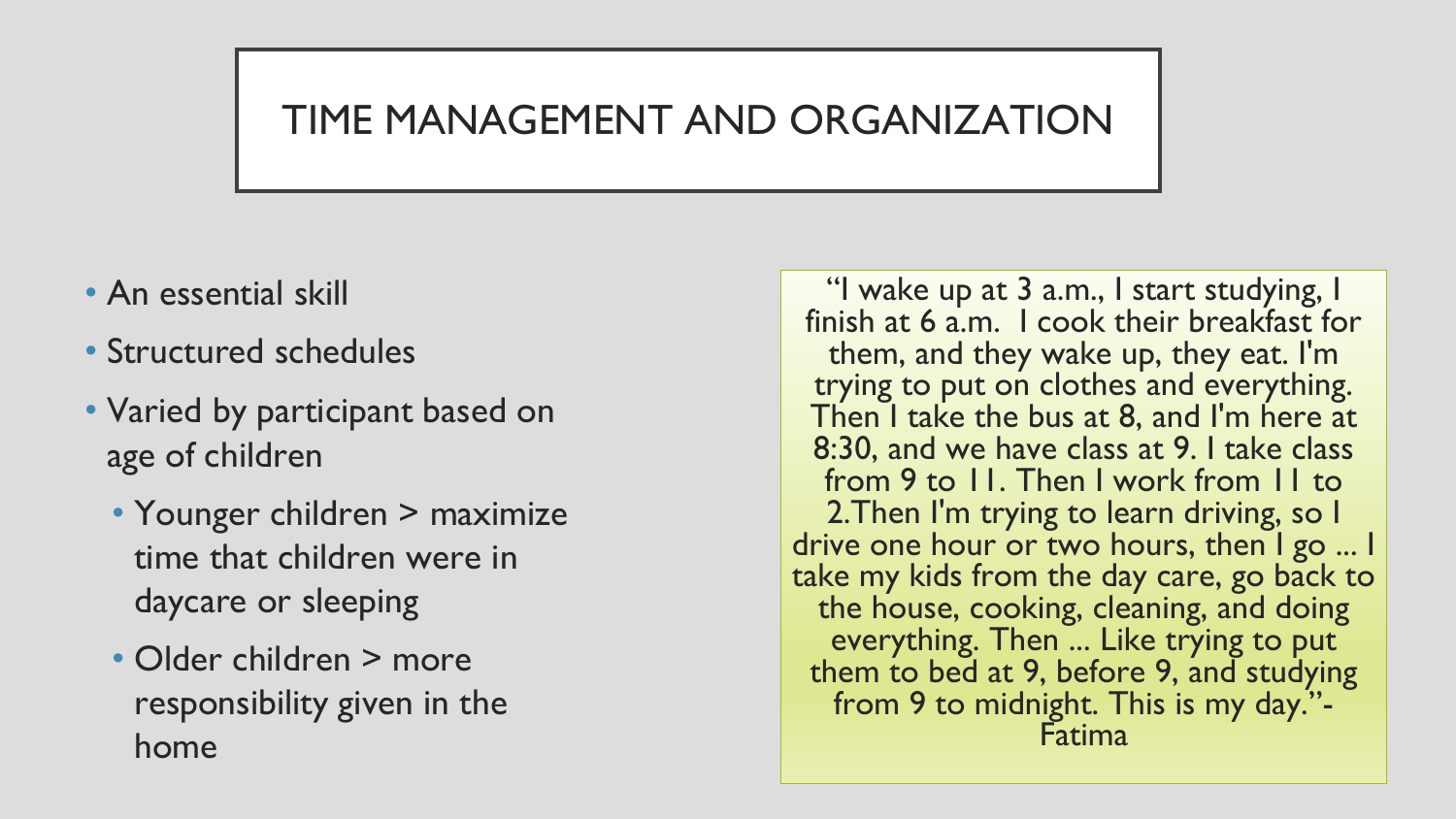#### SELF- CARE

- The women in this study understood the importance of tending their mental health.
- They utilized the counseling services at the college and professional services outside of the college

"That's huge for me. I have to always be in touch with my emotional and mental health. I do take anti-depressants, and I've done that since I started recovery, and I just try and do things that make me happy, make me feel good about myself, like swim classes for my son, like I try to be sociable. I try to take the girls to the fair. That stuff makes me feel good." – Lauren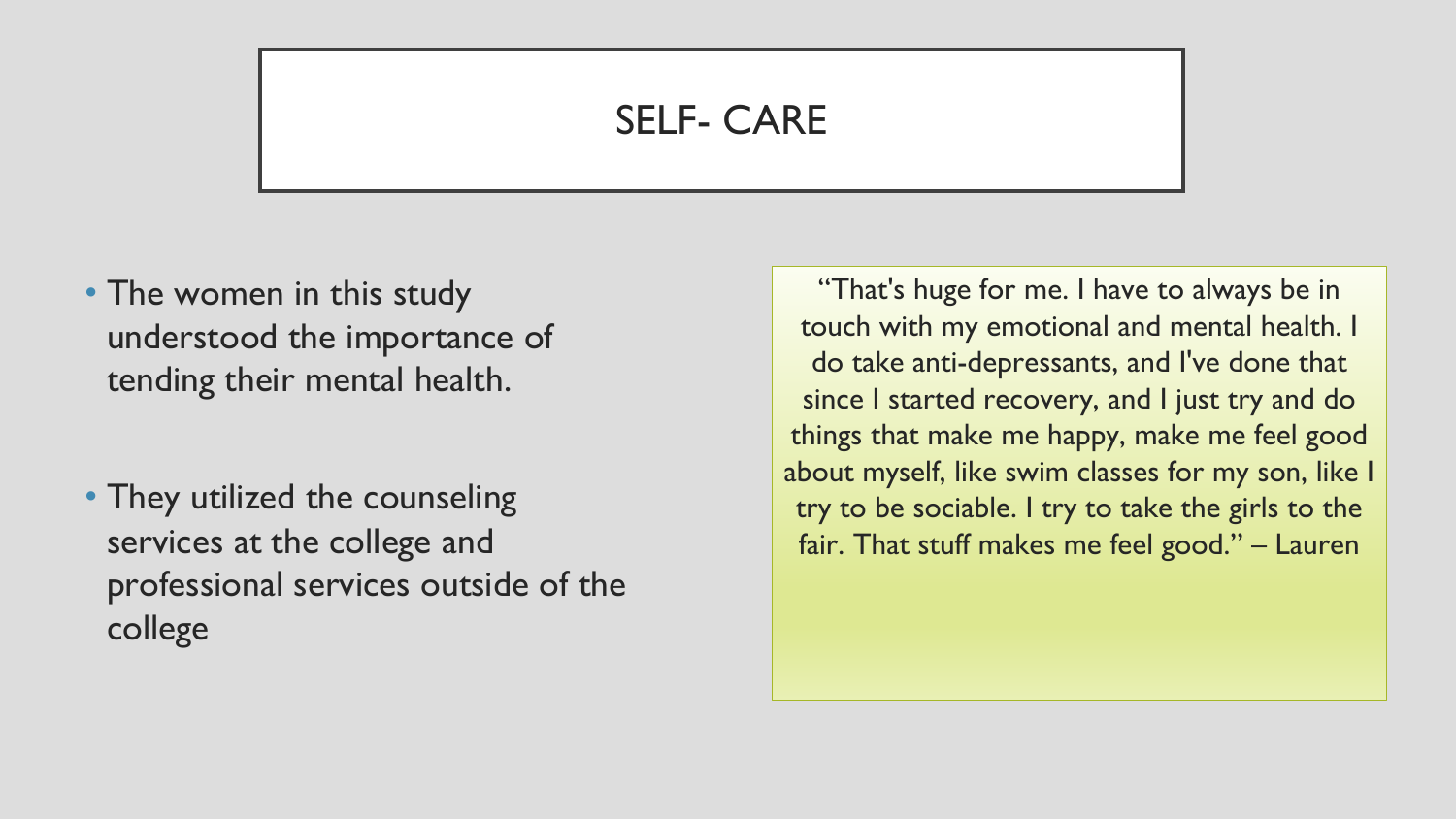#### SUPPORT SYSTEMS, SUPPORTIVE OTHERS, AND CAMPUS SUPPORTS

### **Challenging**

- Admissions and Enrollment Process
- Financial Aid

### **Helpful**

- KEYS
- Support Networks
- ACT 101
- Campus Resources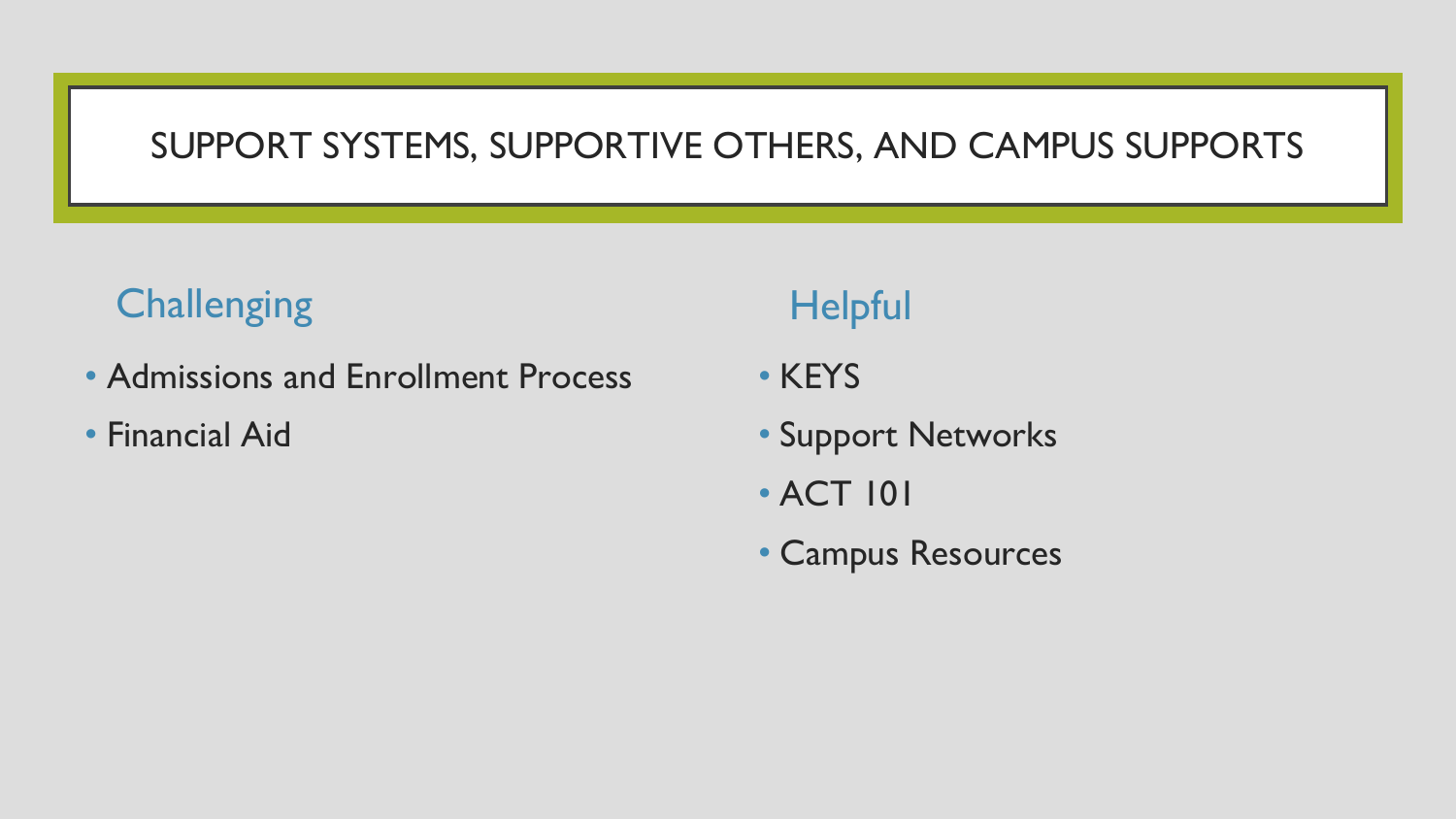## ADMISSIONS, ENROLLMENT, AND FINANCIAL AID

Single student mothers in this study struggled with Admissions, Enrollment, and Financial Aid

- Process was complex and confusing
- Misinformation was given

• While the participants considered admissions and financial aid to be barriers to their access and persistence through college, other programs were supportive of their persistence and helped them through the barriers.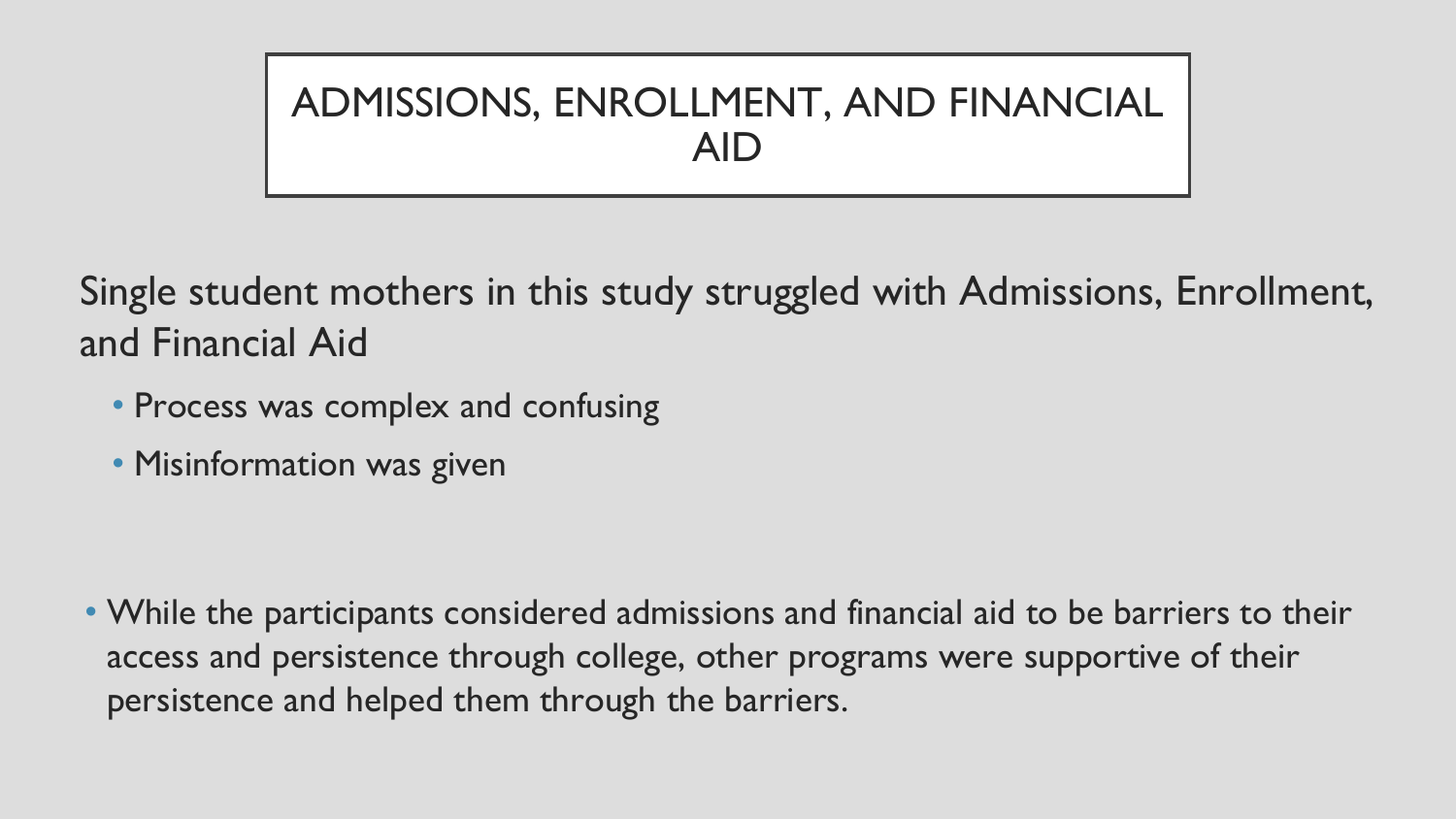#### KEYS

• The KEYS program is a state funded program administered at community colleges that assists student parents who are eligible to receive Supplemental Nutrition Assistance Program (SNAP) or Temporary Assistance for Needy Families (TANF) benefits.

• This program was critical.

• "My KEYS advisors definitely helped me the most at school. I remember Mary keeping my son in her office one day so I could go to class. And she was just like, "Oh, it's a baby. Okay. I guess I'll keep him in my office for now." So, I think they're very encouraging. "- Lori

• "I'm in this program called the KEYS Program where they help single-mother students. They help us to be successful in college. That has been the biggest impact and chance for me. I started with the KEYS this semester. I been with them a month, and they have been very helpful with any support. One of my advisors in the KEYS Program, her name is Christa. She helps me out a lot." - Naomi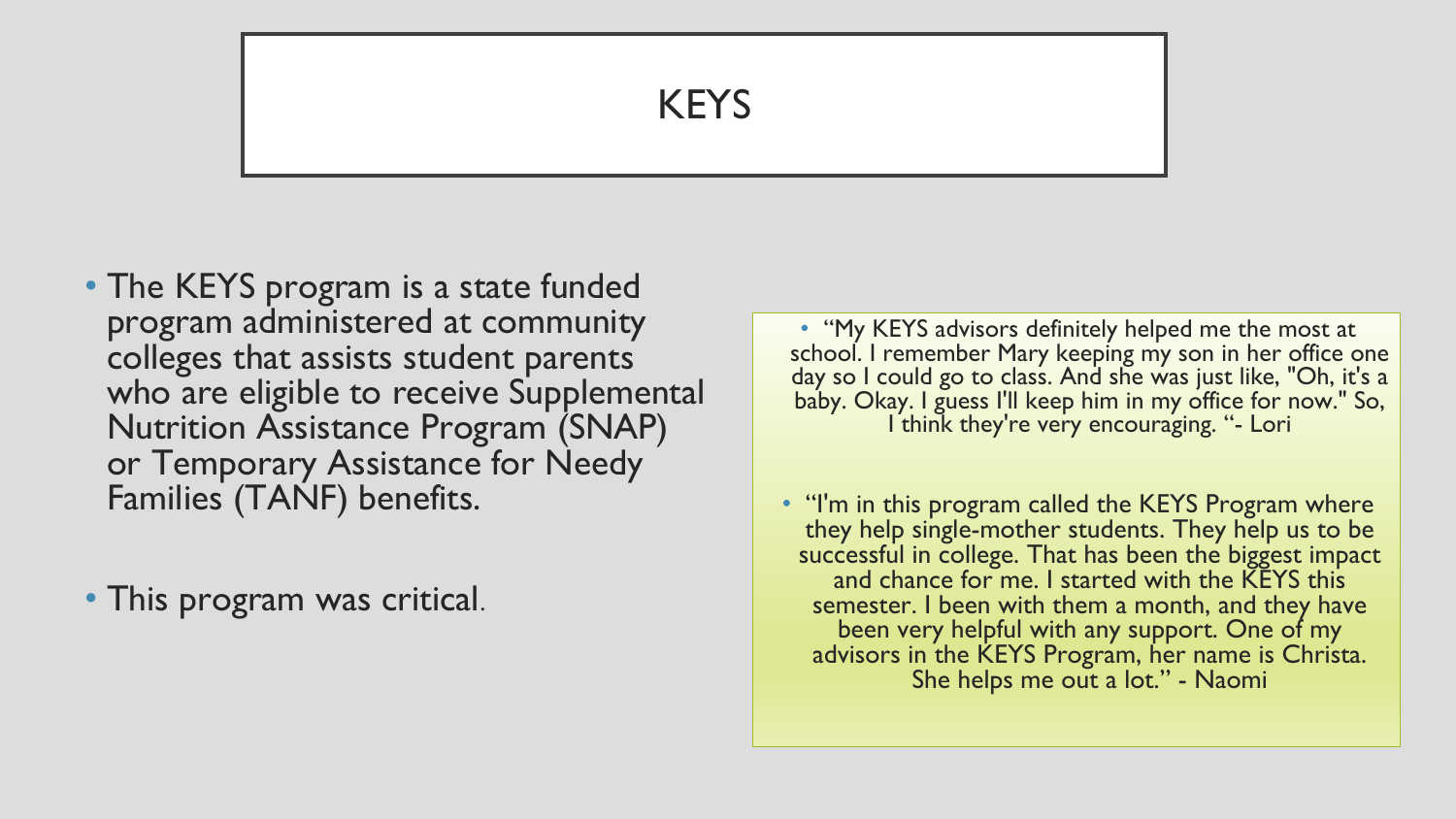### SUPPORT NETWORKS

- The single student mothers in this study built support networks.
- KEYS was often the impetus for a support network.
- If the single mothers in this study did not have strong family support, then they utilized their peers, faculty, staff, and friends to support them.

"Upon going to some of the meetings, I did run into a few mothers that I actually went to high school with, who our kids are around the same age. They know each other and have played with each other before. It helps. It does. I really think it does help. Especially ... I know it's for the single parents and those that are trying to really get through school. It's that extra push. If you don't have the family support or the home support, then you still have the school support, which is great." - Laura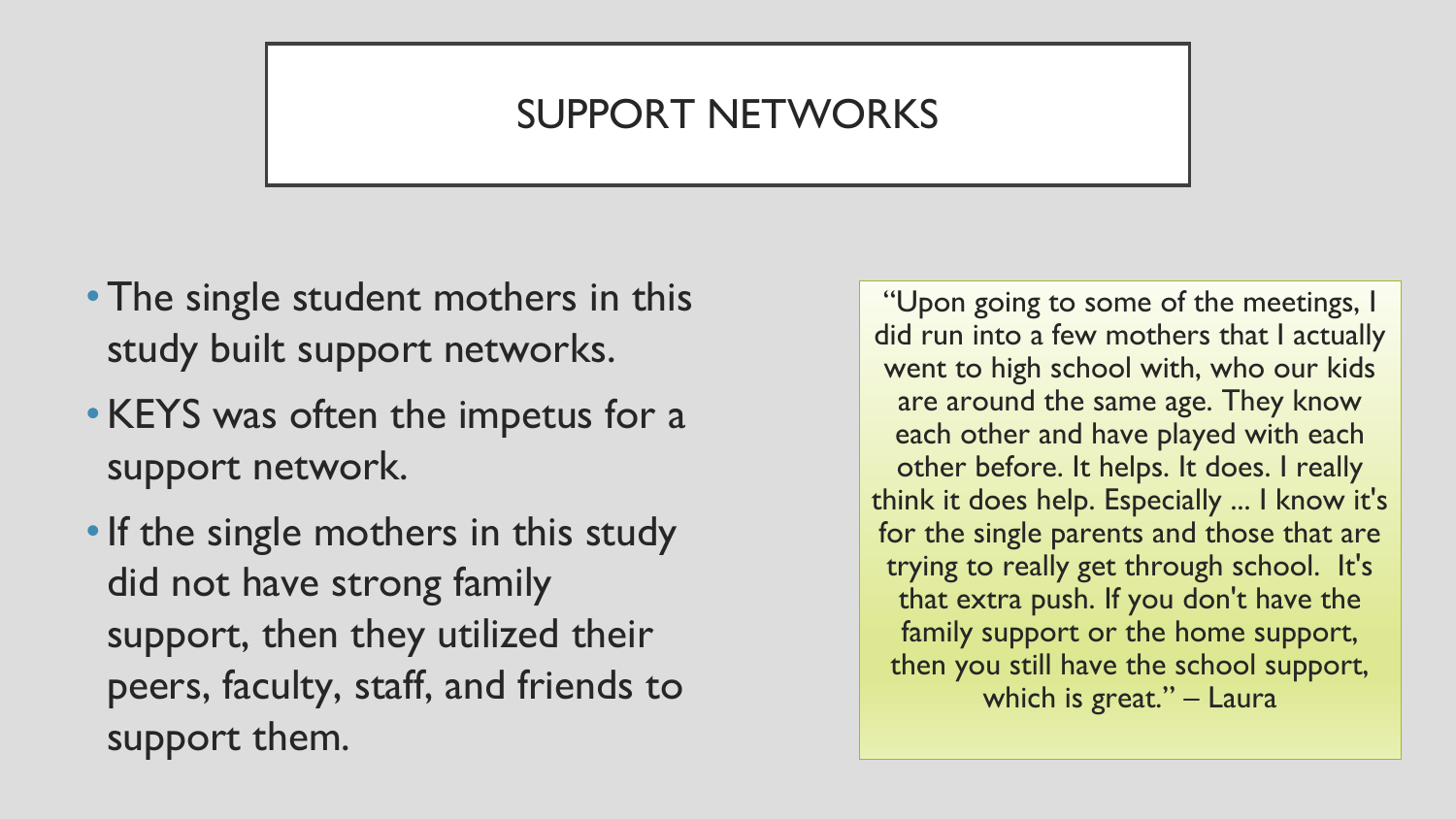### **FACULTY**

- Served as an integral piece of the participant's support network.
- Acted as confidantes.
- Referred to other resources.
- Recognized student mothers as both student and mother.
	- Extended deadlines
	- Allowed children in classroom

"My paralegal 101 professor. She saw I was having a hard time and she referred me to KEYS, to see if I could get resources because I missed like two of her classes due to appointments with welfare. She was my one day a week class. I wasn't allowed to miss more than three... I had just moved, and I didn't have daycare secured yet…so ...yeah, I just took her (her child) to class." - Ariel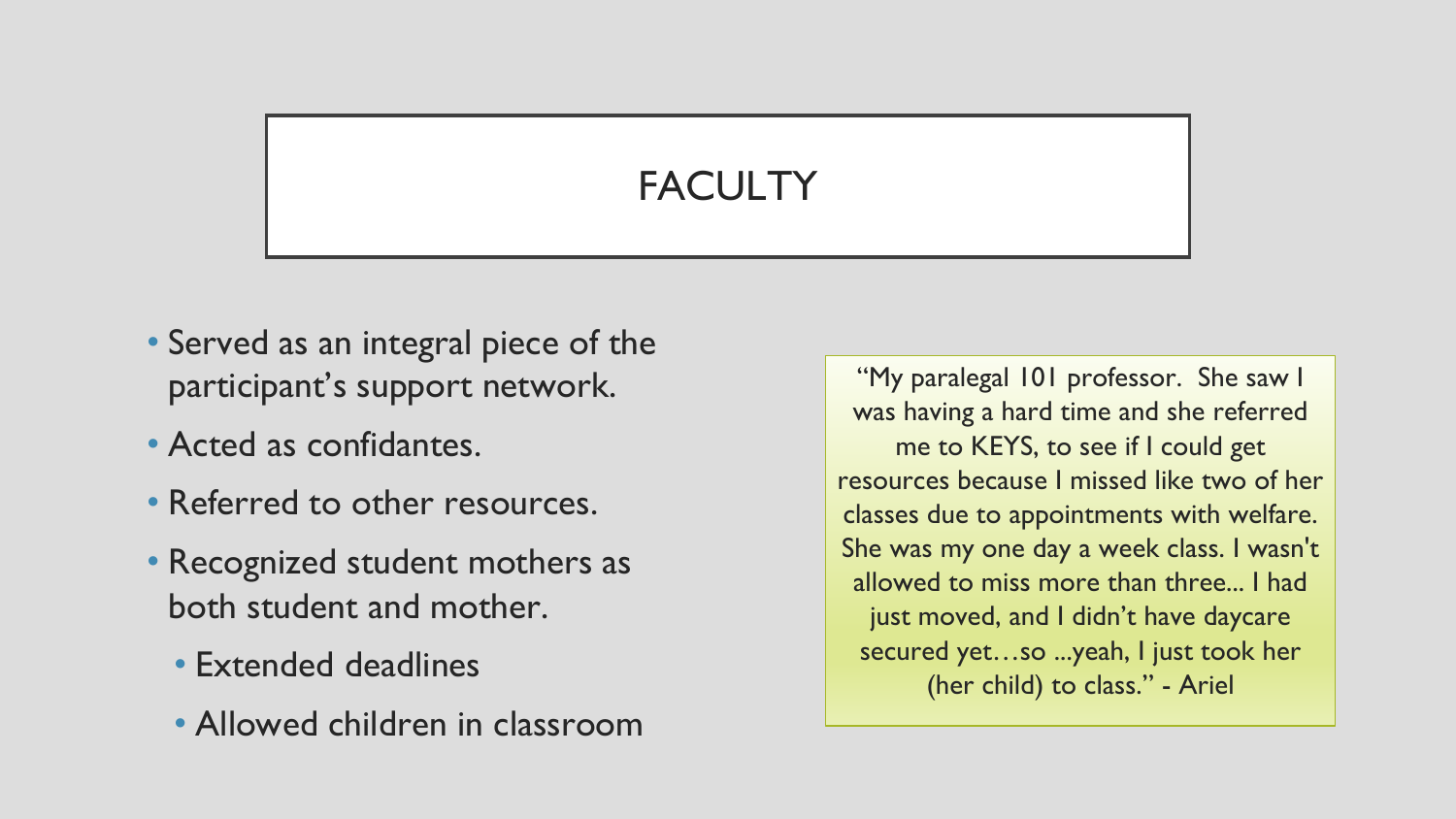### ACT 101 AND CAMPUS RESOURCES

#### • ACT 101

- State funded program to assist academically or financially disadvantaged student through postsecondary education.
- Provides academic support
- Campus Resources
	- Counseling
	- Tutoring
	- Library resources
	- Childcare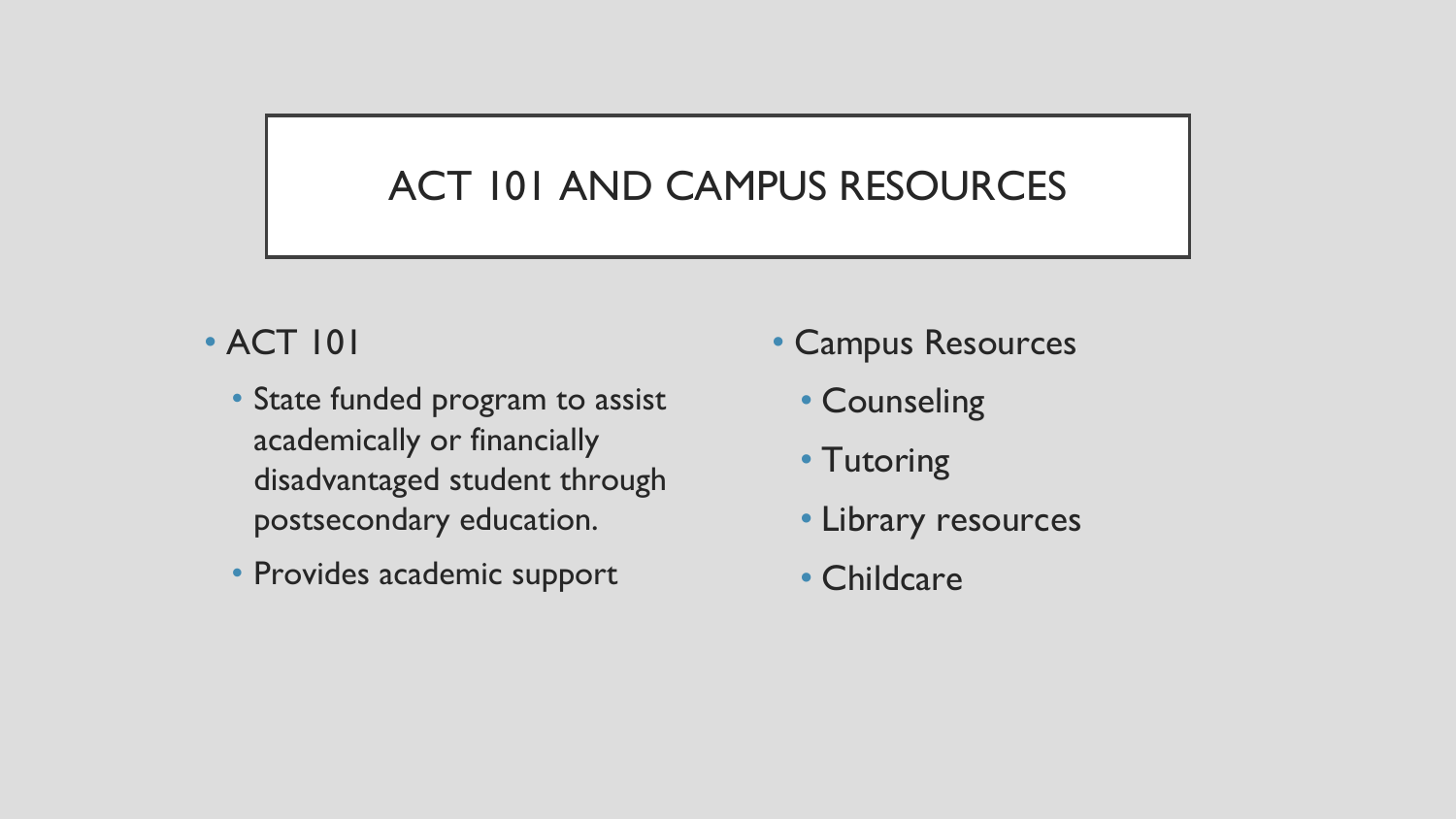### SOCIETAL FACTORS

- •Public Assistance Programs
- •Federal and State Educational Programs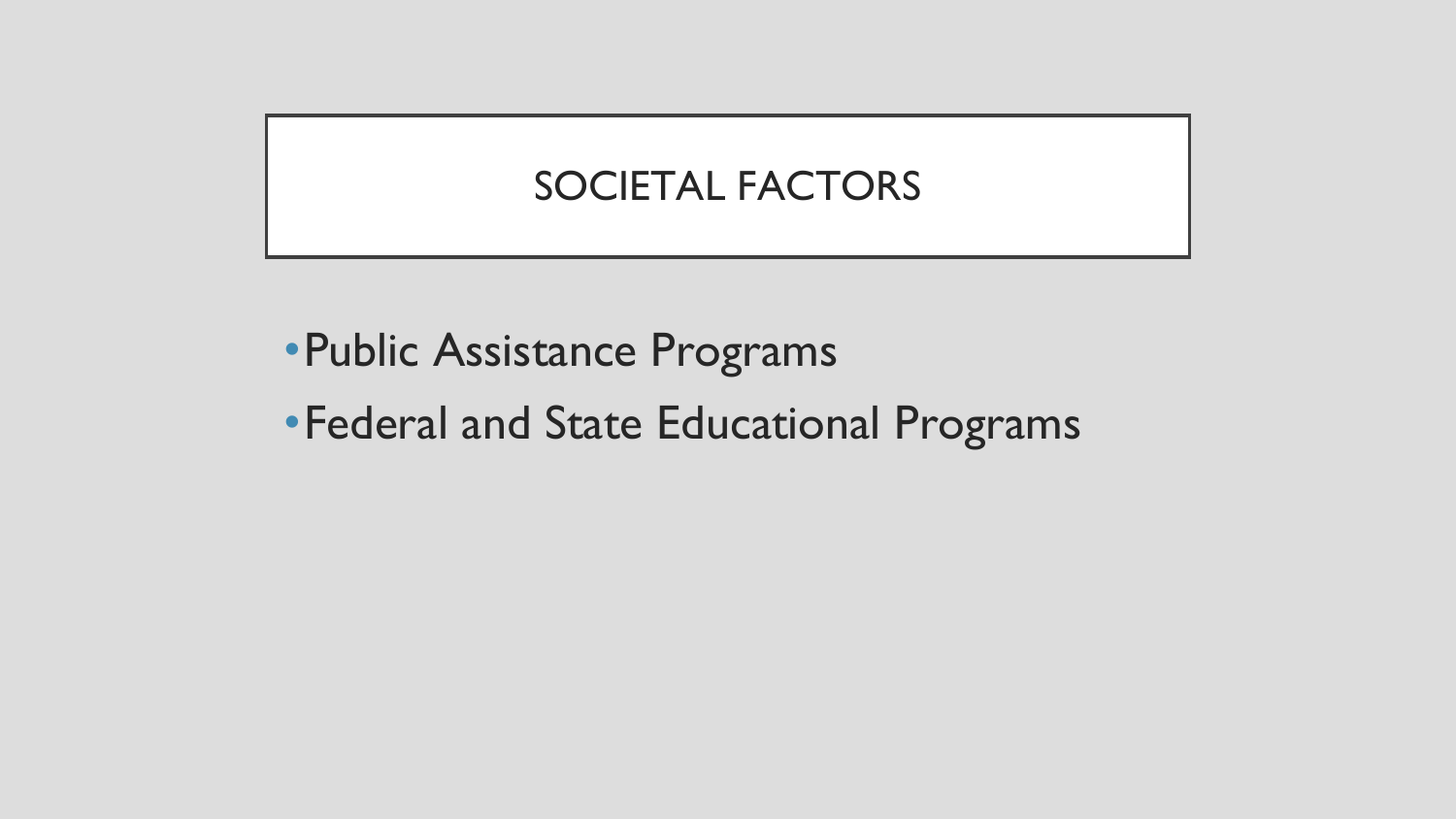### PUBLIC ASSISTANCE PROGRAMS

- The support from these programs made it possible for the low-income single student mothers to attend postsecondary education.
- However, none of them wanted to have to utilize public assistance.
	- Negative perceptions
- •They found it complex and frustrating.

"It is hard, especially for people who just started to file. My favorite (sarcastic tone) was when I first filed, I walked into the office, seven months pregnant, and I was like, I need help with assistance. I got an appointment for cash (TANF), and I walked in and the lady was like, "You can walk ten miles to the bus stop." I looked down, I looked up, I looked down again. I'm like, in what world can a pregnant woman walk ten miles to the bus stop? She just shrugged her shoulders and she said, "Here's a paper to get waiver for the work program." I'm like okay. I'm still wondering where in the world I can walk ten miles to the bus stop." – Ariel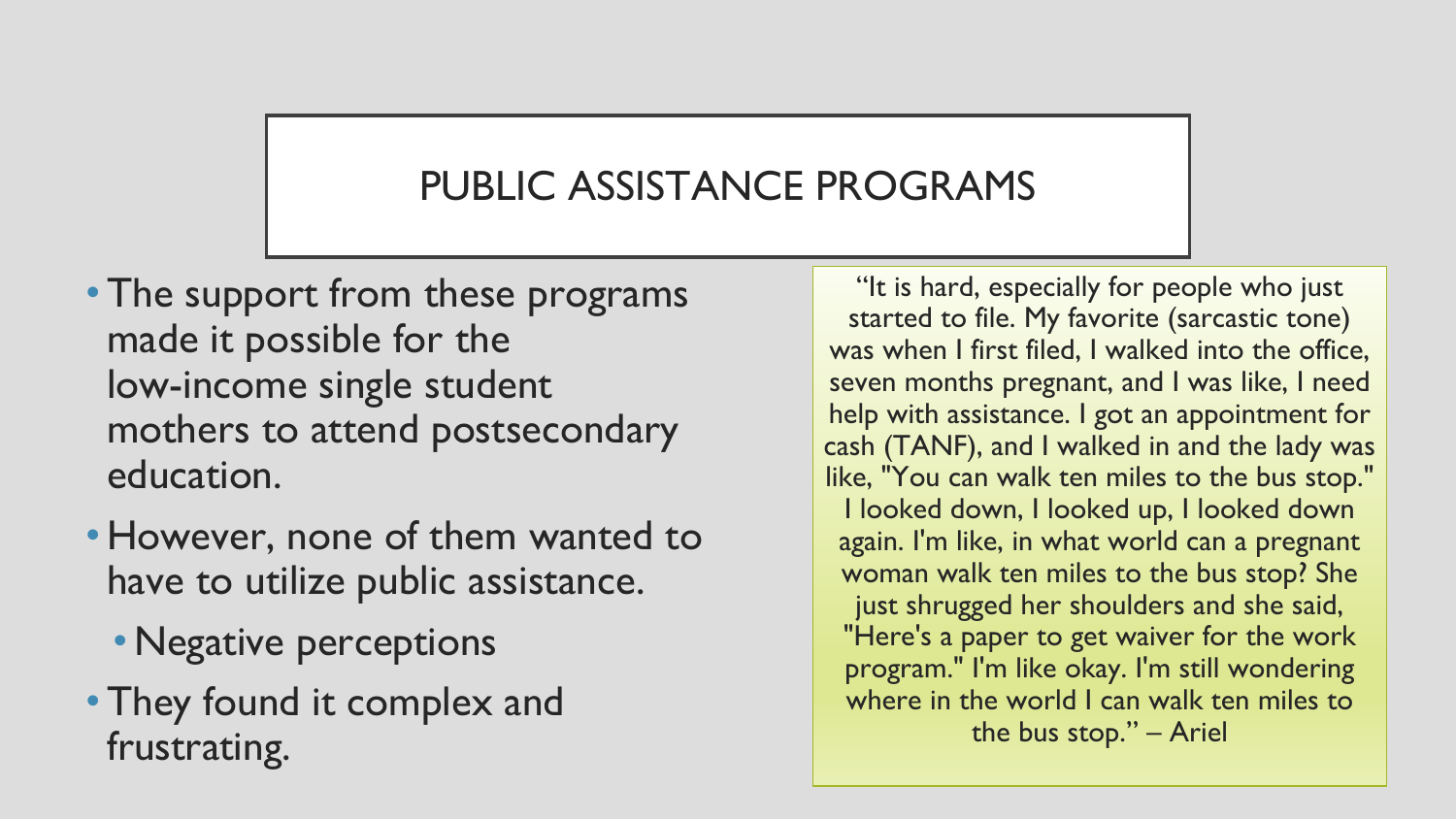## FEDERAL AND STATE PROGRAMS

- The low-income single student mothers received Pell funding and state financial aid.
- Federal Work Study was also helpful for many of the single student mothers in this study.
- Many of the participants utilized their student loans to help assist with the cost of living.
- FAFSA was often noted as being confusing.
- Many of them had to submit additional documents.
- State application was different from FAFSA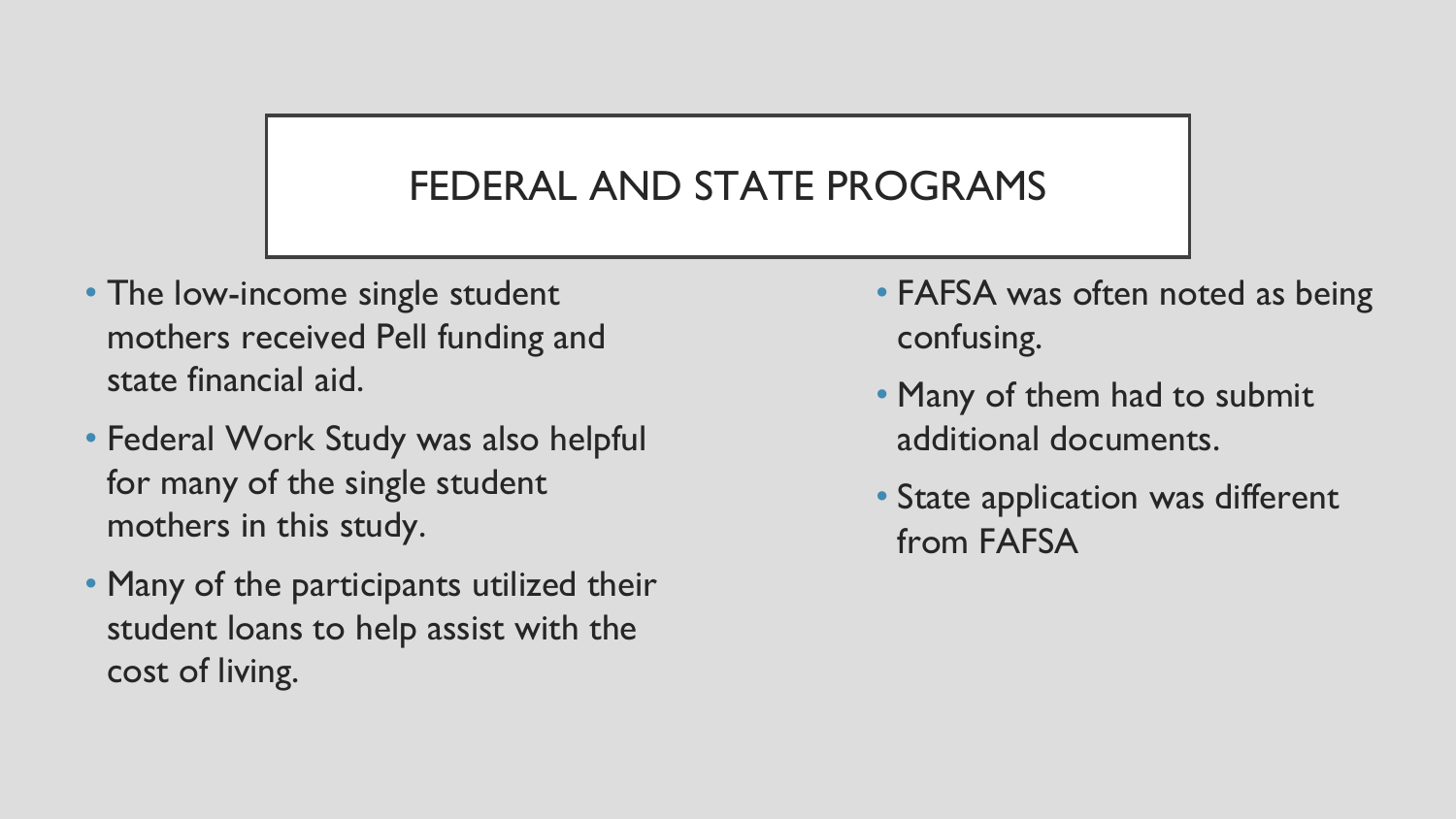# Results in Relevance to Research and Best Practice

This section explains how the results fit into the Human Ecology Theory, compares them against past research, suggests recommendations for future research, policy, and practice.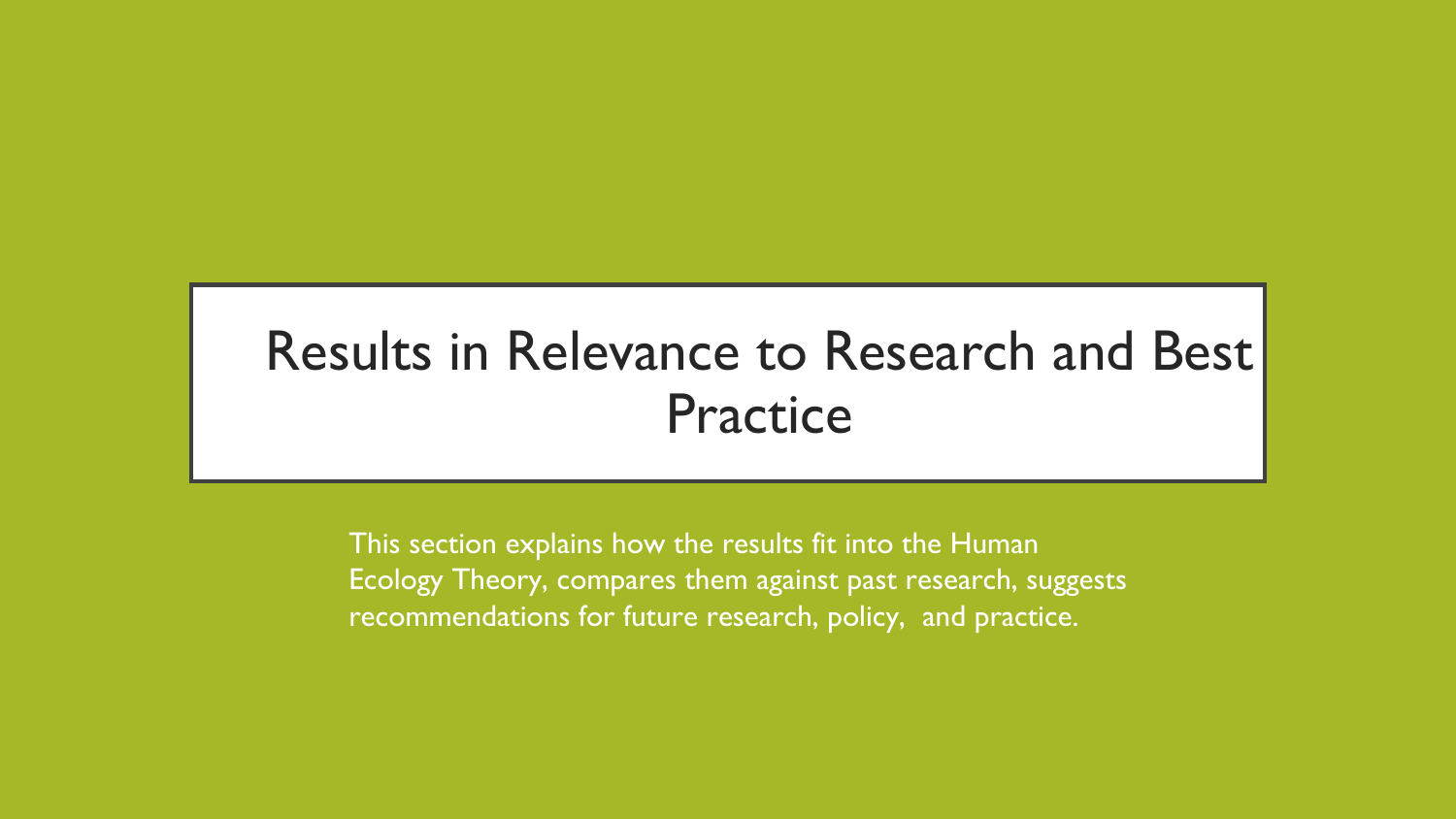### THE KEYS PROGRAM AND THE ENVIRONMENT

#### Exosystem

#### Mesosystem

## • Bronfenbrenner **PPCT**

- Single student mother
- Micro and Meso System
- **Exosystem**
- Macrosystem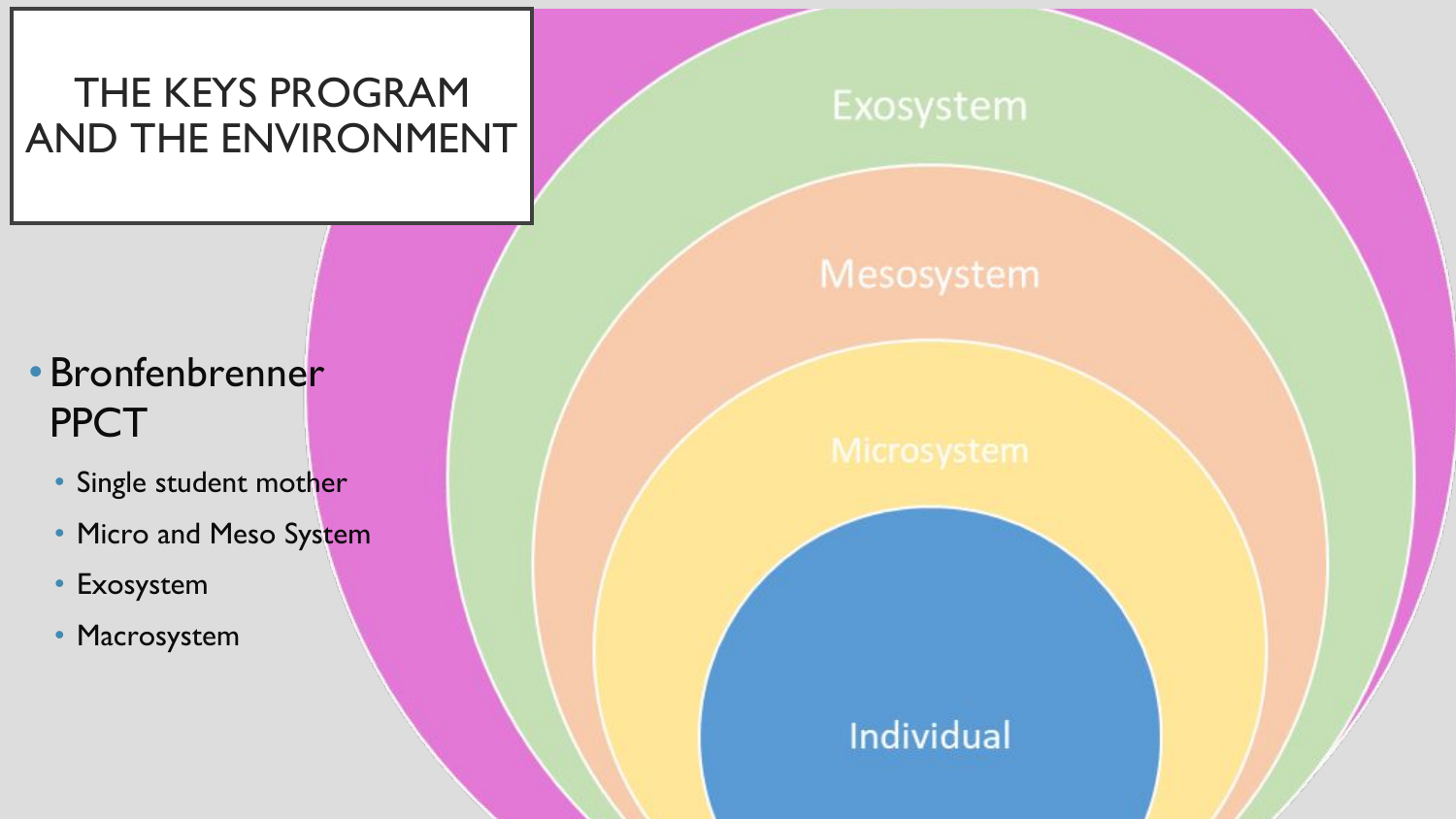### KEYS & THE INDIVIDUAL

- Tools and strategies to ask for help.
- •Resources to combat stress.
- •Goal setting and academic planning.

#### Exosystem

#### Mesosystem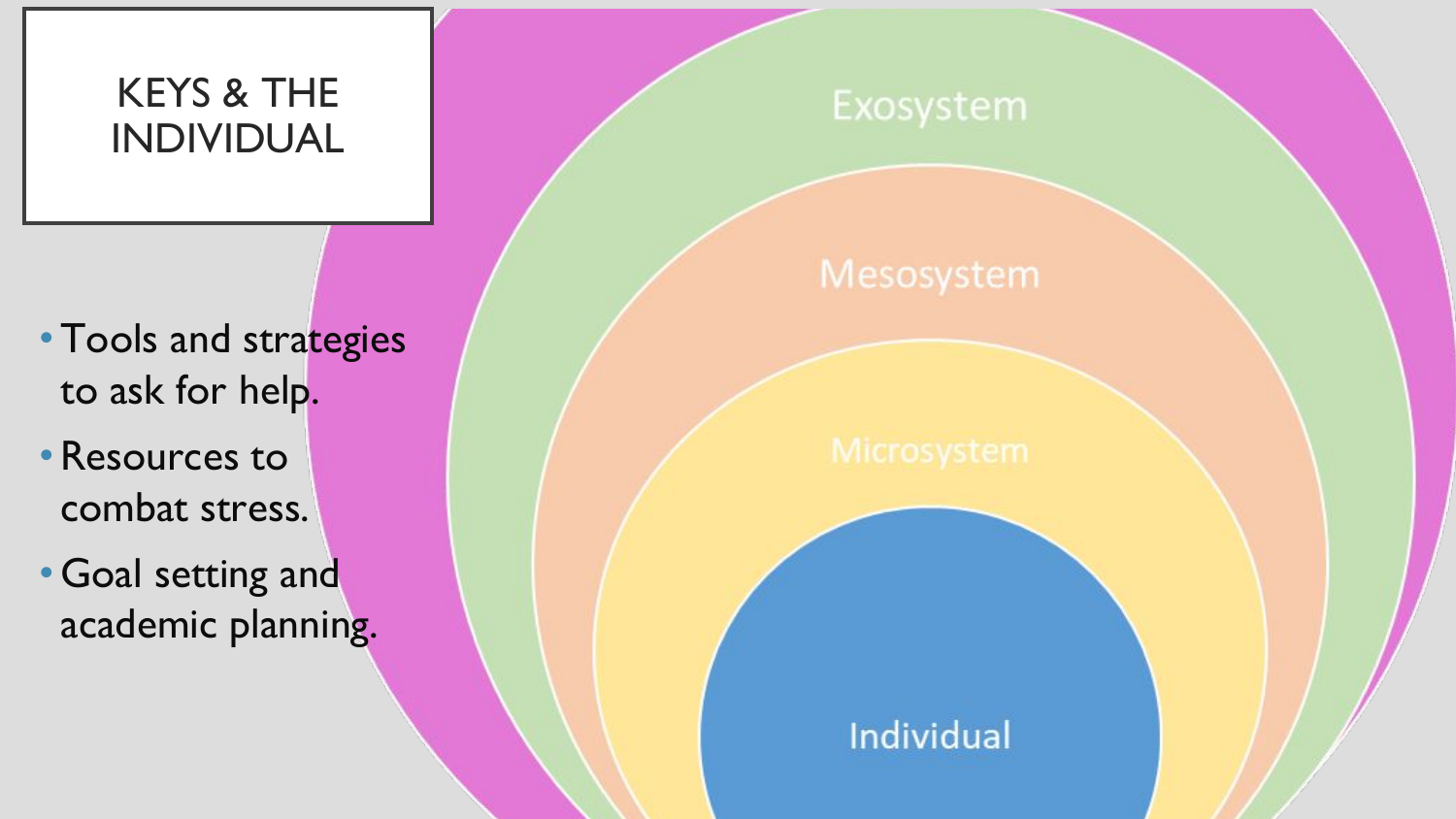### KEYS & MICRO/ MESOSYSTEMS

- Monthly meetings provided connections to other mothers
- Study groups
- Guides for complex processes (Financial Aid)
- Facilitator (advisor) on campus > social service agencies
- Recognition of both student and mother

#### Exosystem

#### Mesosystem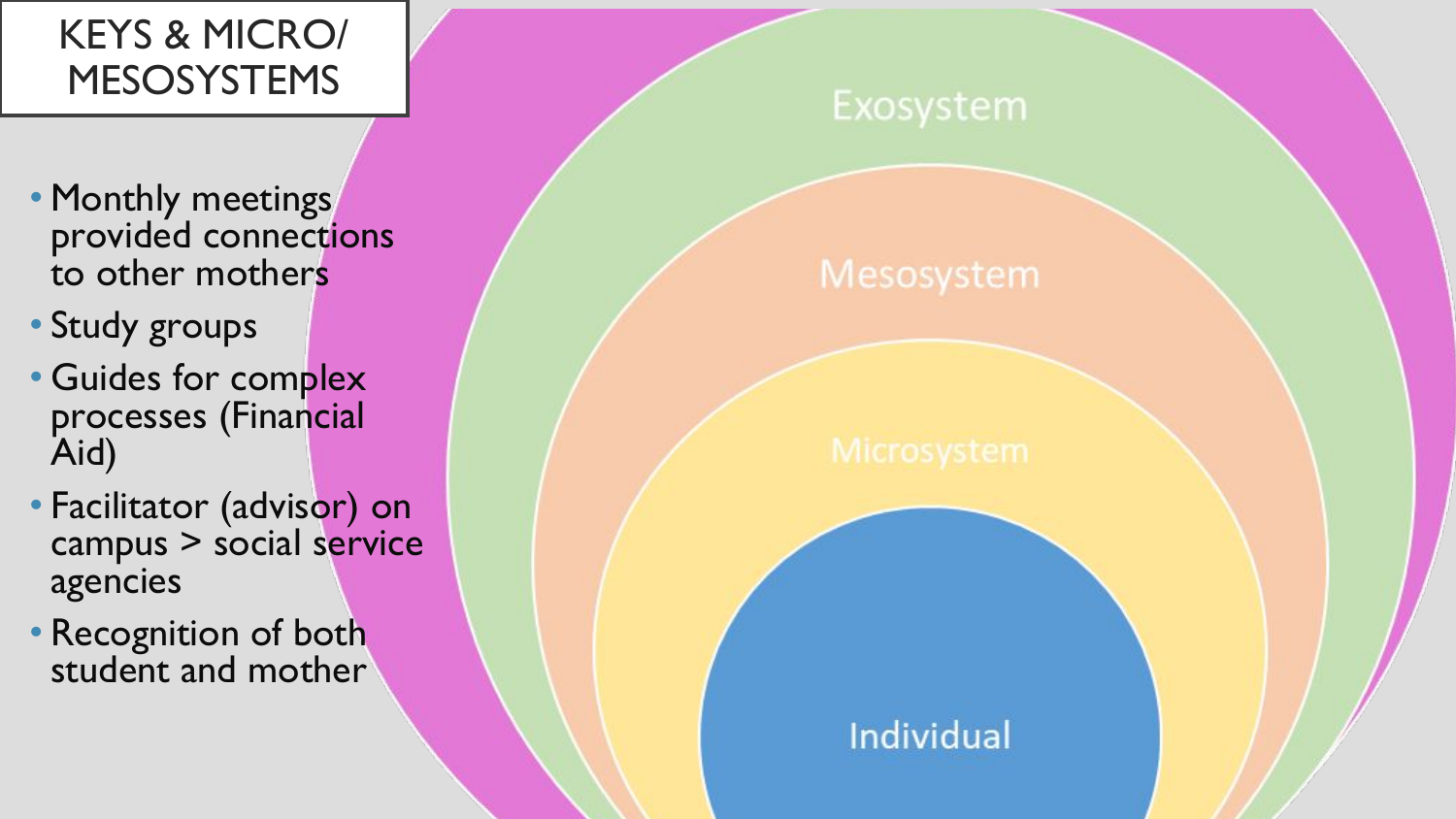#### KEYS & THE MACROSYSTEM

• Program updates, reports, and narratives shared help combat negative stereotypes and stigmas.

• Success of KEYS and it presence on campuses create a climate that challenges the stigmas of low-income single student mothers.

#### Exosystem

#### Mesosystem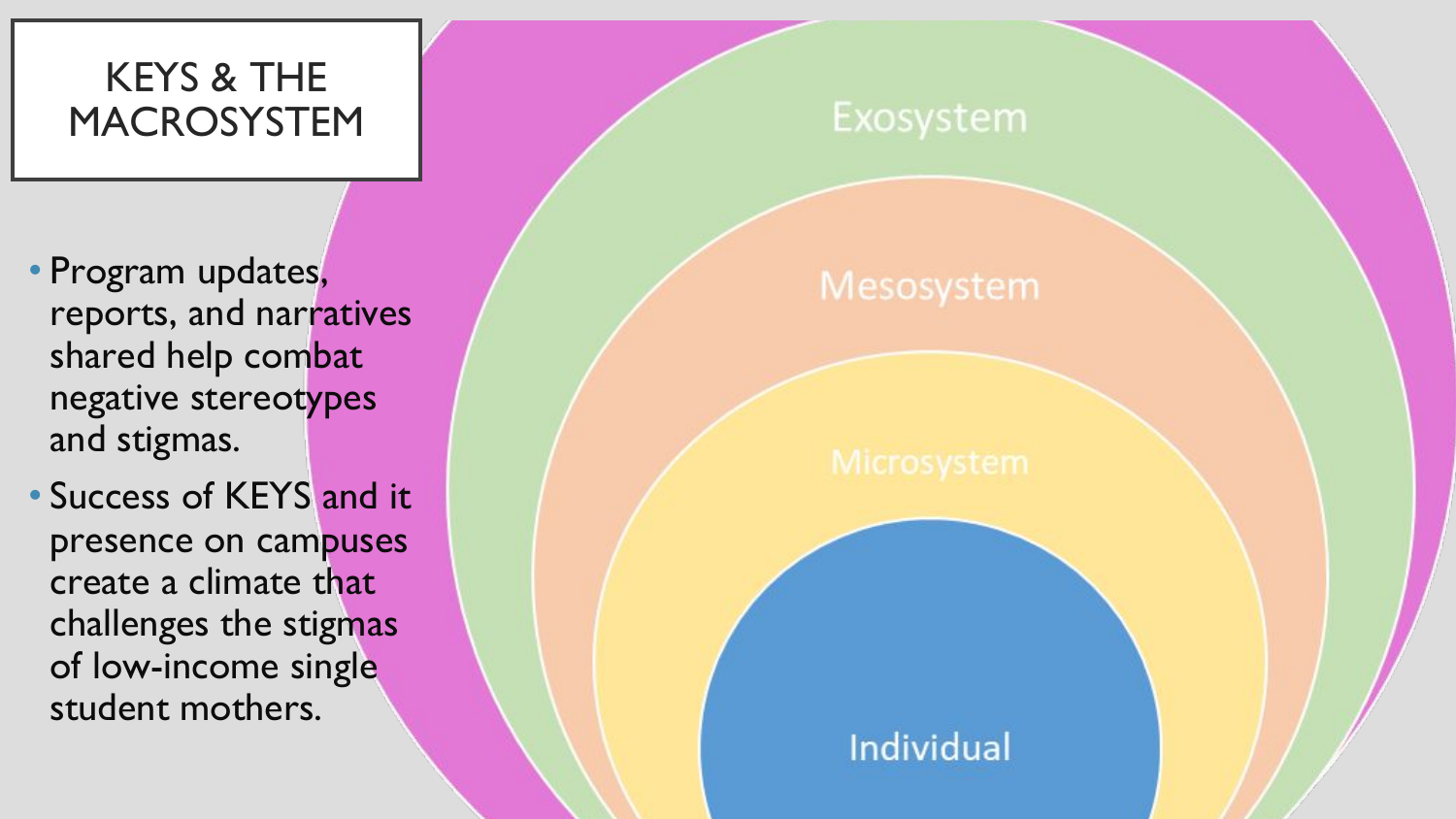### IMPLICATIONS FOR PRACTICE

- Comprehensive support program
- Professional development
- Emergency Assistance Funds
- Comprehensive Support Program
	- Support group> could be virtual
	- Strong partnerships between college and social service agencies.
		- Career first, academic planning
		- Work-study
		- College and Financial Aid Knowledge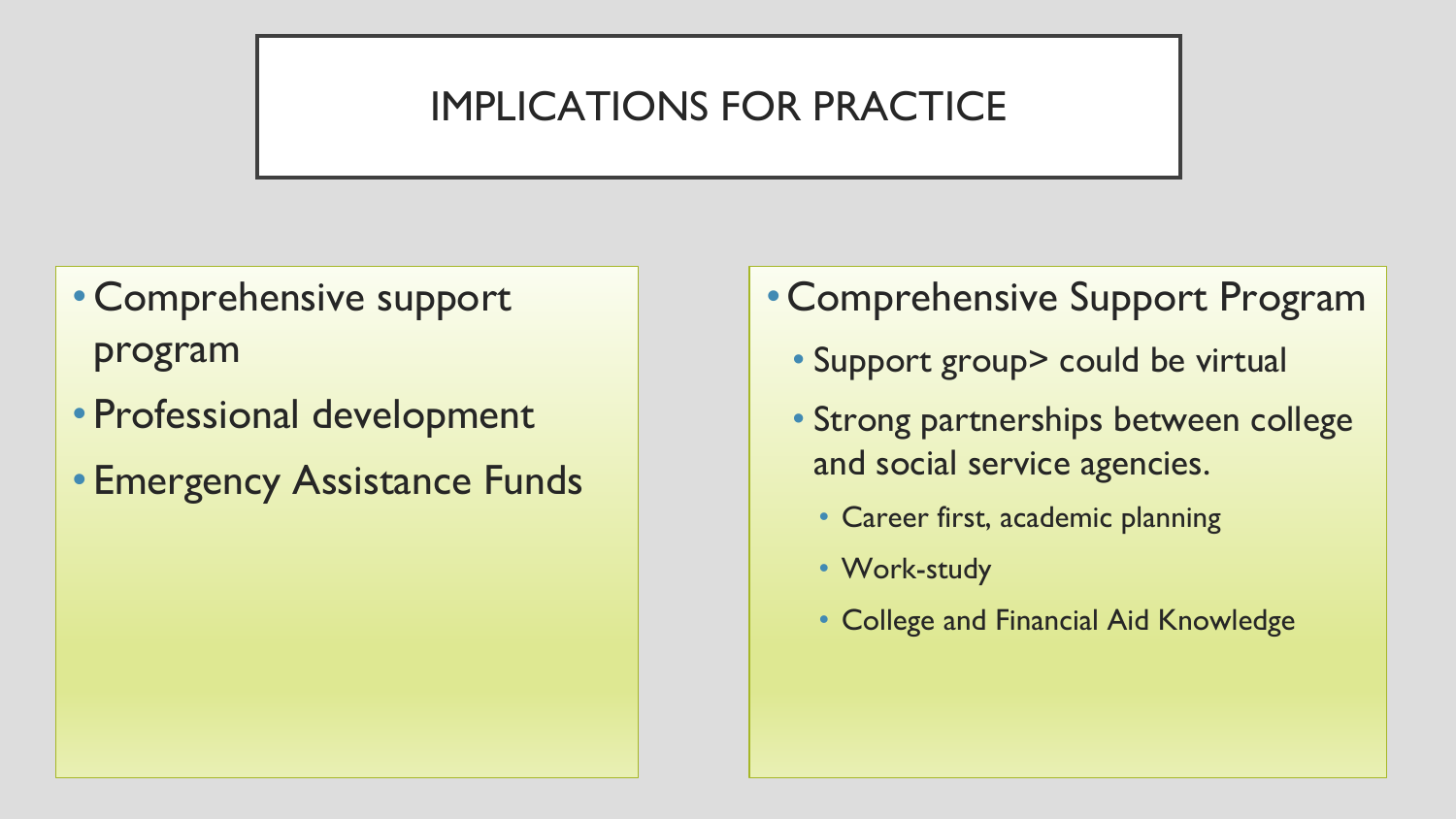#### IMPLICATIONS FOR POLICY

#### State Level

- The Commonwealth of Pennsylvania should continue funding the KEYS Program.
- Policymakers should explore the options of opening the KEYS program to all single parents (mothers) who qualify for the Pell grant.
- Streamline state aid application
- Review of subsidies, especially childcare
- Other states should investigate similar programs

#### Federal Level

- Review the impacts of the Personal Responsibility and Work Reconciliation Act of 1996, and its alignment with training the American population for  $21^{st}$  century jobs.
- Reduce redundancy and inefficiency within current welfare system.
- Simplify the FAFSA process.